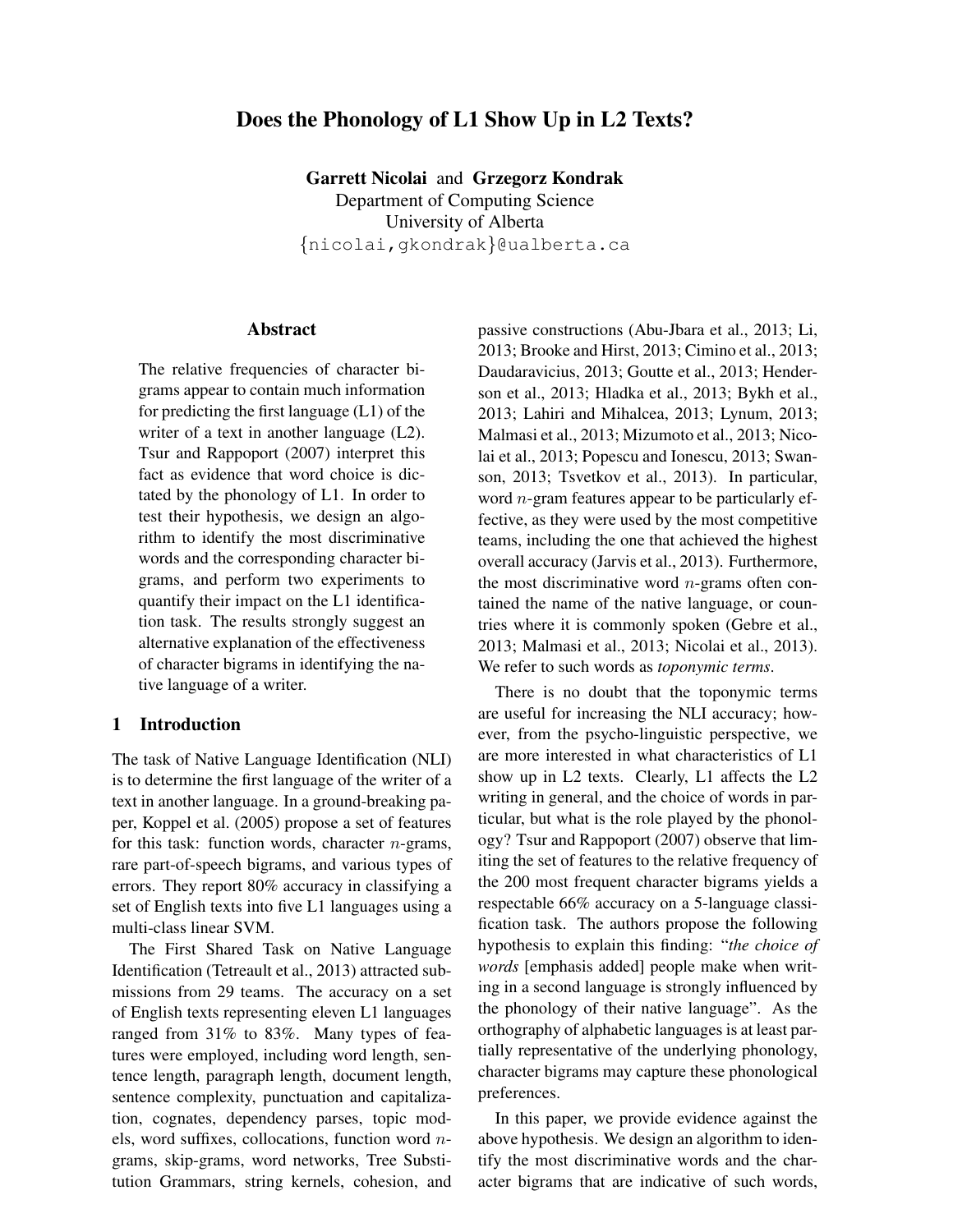and perform two experiments to quantify their impact on the NLI task. The results of the first experiment demonstrate that the removal of a relatively small set of discriminative words from the training data significantly impairs the accuracy of a bigram-based classifier. The results of the second experiment reveal that the most indicative bigrams are quite similar across different language sets. We conclude that character bigrams are effective in determining L1 of the author because they reflect differences in L2 word usage that are unrelated to the phonology of L1.

### 2 Method

Tsur and Rappoport (2007) report that character bigrams are more effective for the NLI task than either unigrams or trigrams. We are interested in identifying the character bigrams that are indicative of the most discriminative words in order to quantify their impact on the bigram-based classifier.

We follow both Koppel et al. (2005) and Tsur and Rappoport (2007) in using a multi-class SVM classifier for the NLI task. The classifier computes a weight for each feature coupled with each L1 language by attempting to maximize the overall accuracy on the training set. For example, if we train the classifier using words as features, with values representing their frequency relative to the length of the document, the features corresponding to the word *China* might receive the following weights:

|      |      |      | Arabic Chinese Hindi Japanese Telugu |      |
|------|------|------|--------------------------------------|------|
| -770 | 1720 | -276 | -254                                 | -180 |

These weights indicate that the word provides strong positive evidence for Chinese as L1, as opposed to the other four languages.

We propose to quantify the importance of each word by converting its SVM feature weights into a single score using the following formula:

$$
WordScore_i = \sqrt{\sum_{j=1}^{N} w_{ij}^2}
$$

where N is the number of languages, and  $w_{ij}$ is the feature weight of word  $i$  in language  $j$ . The formula assigns higher scores to words with weights of high magnitude, either positive or negative. We use the Euclidean norm rather than the

Algorithm 1 Computing the scores of words and bigrams in the data.

- 1: create list of words in training data
- 2: train SVM using words as features
- 3: for all words i do
- 4:  $WordScore_i = \sqrt{\sum_{j=1}^{N} w_{ij}^2}$
- 5: end for
- 6: sort words by WordScore
- 7: NormValue = WordScore<sub>200</sub>
- 8: create list of 200 most frequent bigrams
- 9: **for** bigrams  $k = 1$  to 200 **do**

10: 
$$
BigramScore_k = \prod_{k \in i} \frac{WordScore_i}{NormValue}
$$

11: end for

12: sort character bigrams by BigramScore

sum of raw weights because we are interested in the discriminative power of the words.

We normalize the word scores by dividing them by the score of the 200th word. Consequently, only the top 200 words have scores greater than or equal to 1.0. For our previous example, the 200th word has a word score of 1493, while *China* has a word score of 1930, which is normalized to  $1930/1493 = 1.29$ . On the other hand, the  $1000^{th}$ word gets a normalized score of 0.43.

In order to identify the bigrams that are indicative of the most discriminative words, we promote those that appear in the high-scoring words, and downgrade those that appear in the low-scoring words. Some bigrams that appear often in the high-scoring words may be very common. For example, the bigram an occurs in words like *Japan*, *German*, and *Italian*, but also by itself as a determiner, as an adjectival suffix, and as part of the conjunction *and*. Therefore, we calculate the importance score for each character bigram by multiplying the scores of each word in which the bigram occurs.

Algorithm 1 summarizes our method of identifying the discriminative words and indicative character bigrams. In line 2, we train an SVM on the words encountered in the training data. In lines 3 and 4, we assign the Euclidean norm of the weight vector of each word as its score. Starting in line 7, we determine which character bigrams are representative of high scoring words. In line 10, we calculate the bigram scores.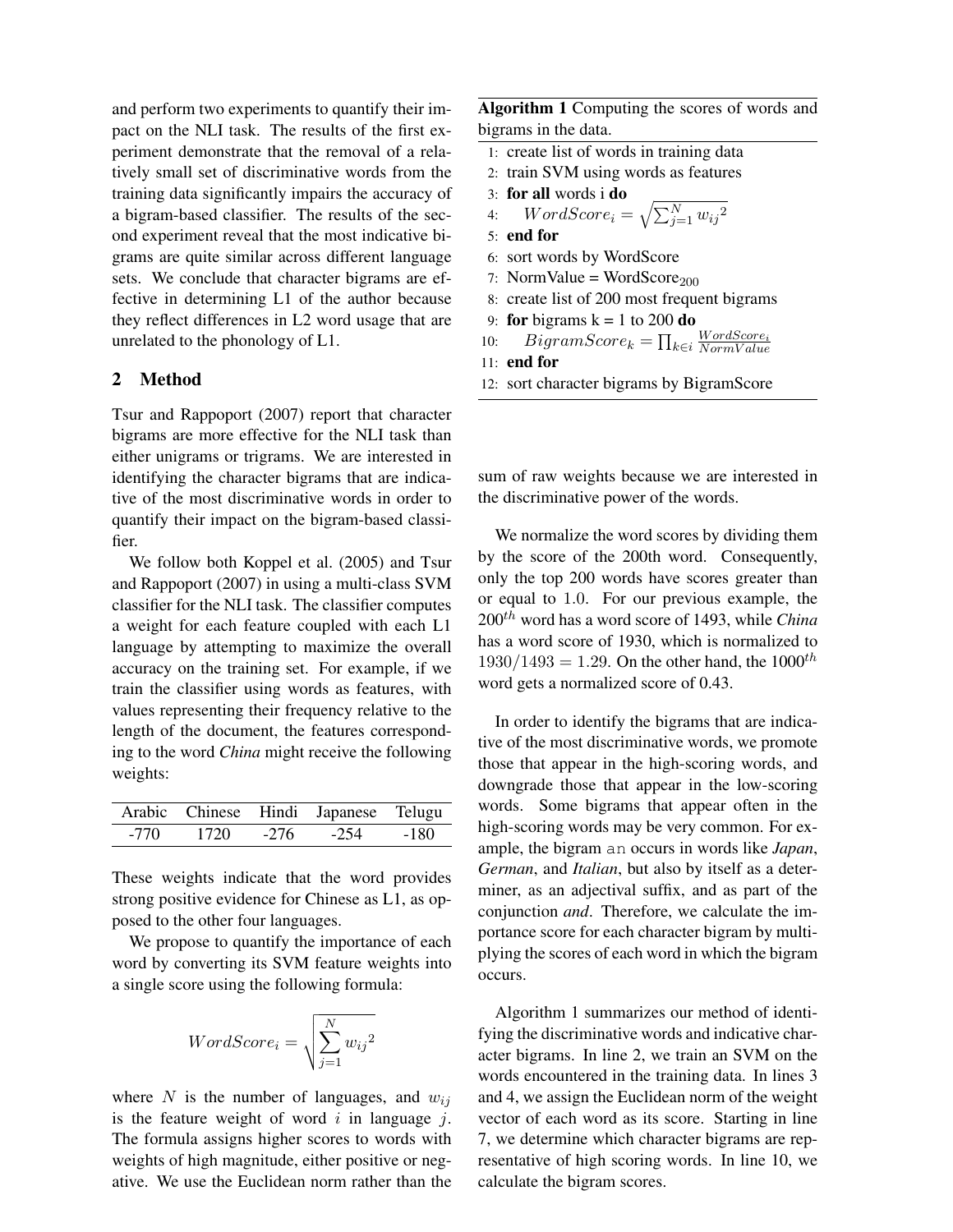# 3 Experiments

In this section, we describe two experiments aimed at quantifying the importance of the discriminative words and the indicative character bigrams that are identified by Algorithm 1.

## 3.1 Data

We use two different NLI corpora. We follow the setup of Tsur and Rappoport (2007) by extracting two sets, denoted I1 and I2 (Table 1), from the International Corpus of Learner English (ICLE), Version 2 (Granger et al., 2009). Each set consists of 238 documents per language, randomly selected from the ICLE corpus. Each of the documents corresponds to a different author, and contains between 500 and 1000 words. We follow the methodology of the paper in performing 10-fold cross-validation on the sets of languages used by the authors.

For the development of the method described in Section 2, we used a different corpus, namely the TOEFL Non-Native English Corpus (Blanchard et al., 2013). It consists of essays written by native speakers of eleven languages, divided into three English proficiency levels. In order to maintain consistency with the ICLE sets, we extracted three sets of five languages apiece (Table 1), with each set including both related and unrelated languages: European languages that use Latin script (T1), non-European languages that use non-Latin scripts (T2), and a mixture of both types (T3). Each subcorpus was divided into a training set of 80%, and development and test sets of 10% each. The training sets are composed of approximately 700 documents per language, with an average length of 350 words per document. There are over 5000 word types per language, and over 1000 character bigrams in total. The test sets include approximately 90 documents per language. We report results on the test sets, after training on both the training and development sets.

## 3.2 Setup

We replicate the experiments of Tsur and Rappoport (2007) by limiting the features to the 200 most frequent character bigrams.<sup>1</sup> The feature values are set to the frequency of the character bi-

| ICLE:          |                                          |  |
|----------------|------------------------------------------|--|
| 11.            | Bulgarian Czech French Russian Spanish   |  |
| 12.            | Czech Dutch Italian Russian Spanish      |  |
| TOEFI:         |                                          |  |
|                | T1 French German Italian Spanish Turkish |  |
| T <sub>2</sub> | Arabic Chinese Hindi Japanese Telugu     |  |
| T3             | French German Japanese Korean Telugu     |  |

Table 1: The L1 language sets.

grams normalized by the length of the document. We use these feature vectors as input to the SVM-Multiclass classifier (Joachims, 1999). The results are shown in the *Baseline* column of Table 2.

## 3.3 Discriminative Words

The objective of the first experiment is to quantify the influence of the most discriminative words on the accuracy of the bigram-based classifier. Using Algorithm 1, we identify the 100 most discriminative words, and remove them from the training data. The bigram counts are then recalculated, and the new 200 most frequent bigrams are used as features for the character-level SVM. Note that the number of the features in the classifier remains unchanged.

The results are shown in the *Discriminative Words* column of Table 2. We see a statistically significant drop in the accuracy of the classifier with respect to the baseline in all sets except T3. The words that are identified as the most discriminative include function words, punctuation, very common content words, and the toponymic terms. The 10 highest scoring words from T1 are: *indeed, often, statement, :* (colon), *question, instance, . . .* (ellipsis), *opinion, conclude*, and *however*. In addition, *France*, *Turkey*, *Italian*, *Germany*, and *Italy* are all found among the top 70 words.

For comparison, we attempt to quantify the effect of removing the same number of randomlyselected words from the training data. Specifically, we discard all tokens that correspond to 100 word types that have the same or slightly higher frequency as the discriminative words. The results are shown in the *Random Words* column of Table 2. The decrease is much smaller for I1, I2, and T1, while the accuracy actually increases for T2 and T3. This illustrates the impact that the most discriminative words have on the bigram-based classifier beyond simple reduction in the amount of the training data.

<sup>&</sup>lt;sup>1</sup>Our development experiments suggest that using the full set of bigrams results in a higher accuracy of a bigram-based classifier. However, we limit the set of features to the 200 most frequent bigrams for the sake of consistency with previous work.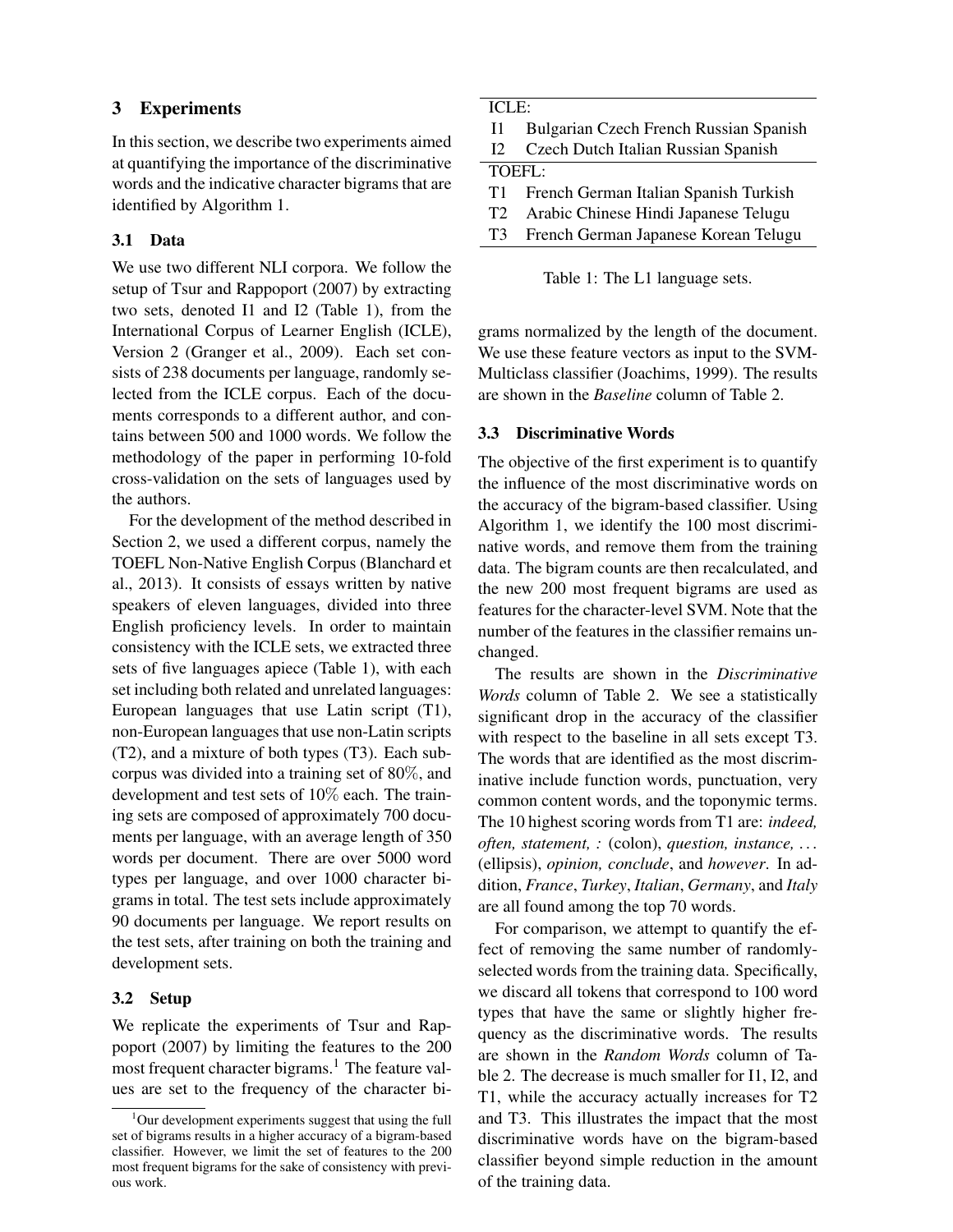| Set: | <b>Baseline</b> | Random | Discriminative | Random          | Indicative      |
|------|-----------------|--------|----------------|-----------------|-----------------|
|      |                 | Words  | Words          | <b>B</b> igrams | <b>B</b> igrams |
| T1   | 67.5            | $-0.2$ | $-3.6$         | $-1.0$          | $-2.2$          |
| 12.  | 66.9            | $-2.5$ | $-5.5$         | $-0.7$          | $-2.8$          |
| T1   | 60.7            | $-3.3$ | $-7.7$         | $-2.5$          | $-3.9$          |
| T2   | 60.6            | $+0.5$ | $-3.8$         | $-1.1$          | $-5.9$          |
| TЗ   | 62.2            | $+0.3$ | $-0.0$         | $-0.5$          | $-41$           |

Table 2: The impact of subsets of word types and bigram features on the accuracy of a bigram-based NLI classifier.

#### 3.4 Indicative Bigrams

Using Algorithm 1, we identify the top 20 character bigrams, and replace them with randomly selected bigrams. The results of this experiment are reported in the *Indicative Bigrams* column of Table 2. It is to be expected that the replacement of any 20 of the top bigrams with 20 less useful bigrams will result in some drop in accuracy, regardless of which bigrams are chosen for replacement. For comparison, the *Random Bigrams* column of Table 2 shows the mean accuracy over 100 trials obtained when 20 bigrams randomly selected from the set of 200 bigrams are replaced with random bigrams from outside of the set.

The results indicate that our algorithm indeed identifies 20 bigrams that are on average more important than the other 180 bigrams. What is really striking is that the sets of 20 indicative character bigrams overlap substantially across different sets. Table 3 shows 17 bigrams that are common across the three TOEFL corpora, ordered by their score, together with some of the highly scored words in which they occur. Four of the bigrams consist of punctuation marks and a space. $<sup>2</sup>$  The remain-</sup> ing bigrams indicate function words, toponymic terms like *Germany*, and frequent content words like *take* and *new*.

The situation is similar in the ICLE sets, where likewise 17 out of 20 bigrams are common. The inter-fold overlap is even greater, with 19 out of 20 bigrams appearing in each of the 10 folds. In particular, the bigrams fr and bu can be traced to both the function words *from* and *but*, and the presence of French and Bulgarian in I1. However, the fact that the two bigrams are also on the list for

| Bigram       | Words               |
|--------------|---------------------|
| -,           |                     |
| $, -$        |                     |
|              |                     |
|              |                     |
| $u_{-}$      | you Telugu          |
| f            | оf                  |
| ny           | any many Germany    |
| yo           | you your            |
| $W_{-}$      | now how             |
| $\mathbf{i}$ | Ι                   |
| $-y$         | you your            |
| ew           | new knew            |
| kn           | know knew           |
| ey           | they Turkey         |
| wh           | what why where etc. |
| оf           | оf                  |
| ak           | make take           |

Table 3: The most indicative character bigrams in the TOEFL corpus (sorted by score).

the I2 set, which does not include these languages, suggests that their importance is mostly due to the function words.

#### 3.5 Discussion

In the first experiment, we showed that the removal of the 100 most discriminative words from the training data results in a significant drop in the accuracy of the classifier *that is based exclusively on character bigrams*. If the hypothesis of Tsur and Rappoport (2007) was true, this should not be the case, as the phonology of L1 would influence the choice of words across the lexicon.

In the second experiment, we found that the majority of the most indicative character bigrams *are shared among different language sets*. The bigrams appear to reflect primarily high-frequency function words. If the hypothesis was true, this

<sup>&</sup>lt;sup>2</sup>It appears that only the relatively low frequency of most of the punctuation bigrams prevents them from dominating the sets of the indicative bigrams. When using all bigrams instead of the top 200, the majority of the indicative bigrams contain punctuation.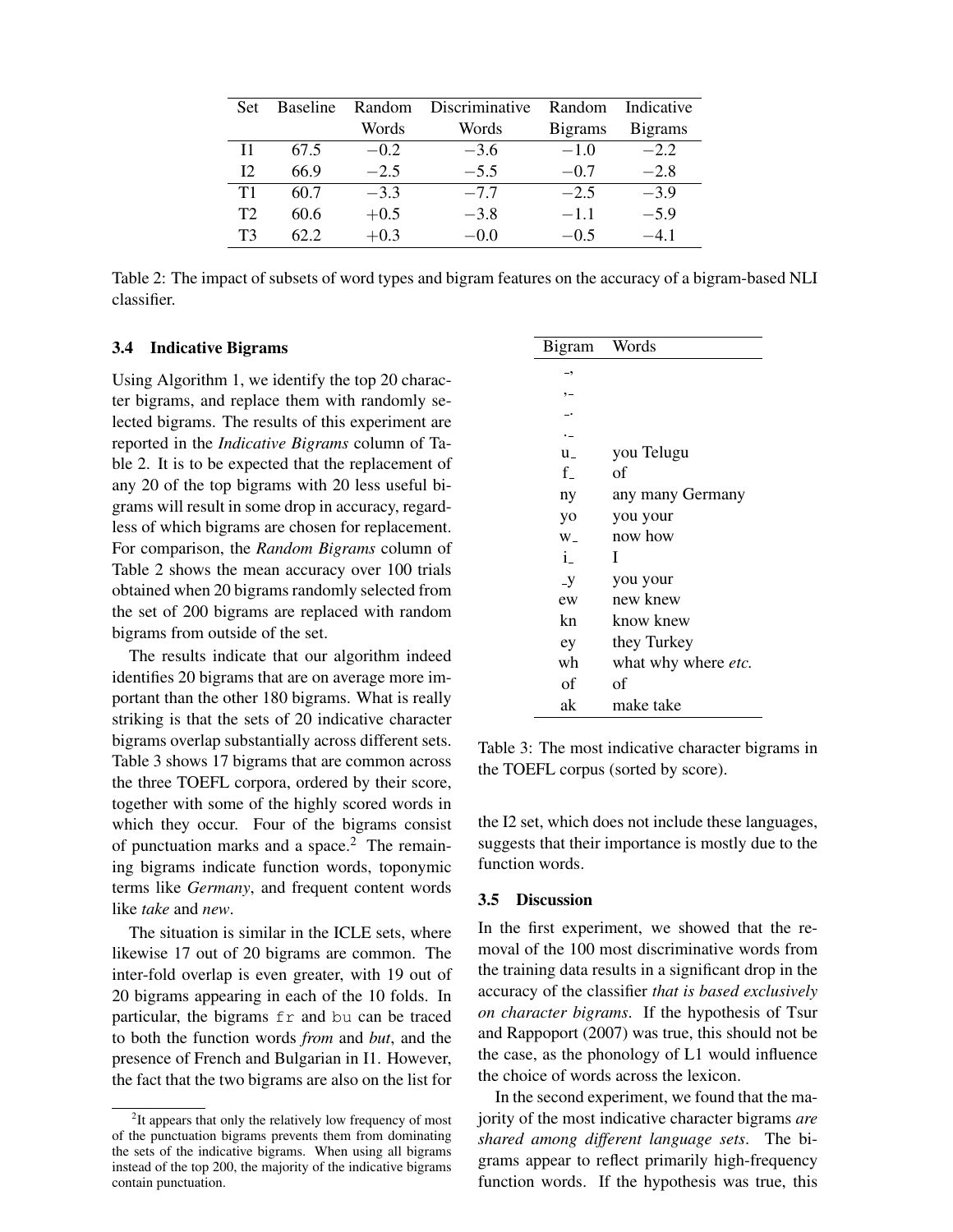should not be the case, as the diverse L1 phonologies would induce different sets of bigrams. In fact, the highest scoring bigrams reflect punctuation patterns, which have little to do with word choice.

## 4 Conclusion

We have provided experimental evidence against the hypothesis that the phonology of L1 strongly affects the choice of words in L2. We showed that a small set of high-frequency function words have disproportionate influence on the accuracy of a bigram-based NLI classifier, and that the majority of the indicative bigrams appear to be independent of L1. This suggests an alternative explanation of the effectiveness of a bigram-based classifier in identifying the native language of a writer — that the character bigrams simply mirror differences in the word usage rather than the phonology of L1.

Our explanation concurs with the findings of Daland (2013) that unigram frequency differences in certain types of phonological segments between child-directed and adult-directed speech are due to a small number of word types, such as *you*, *what*, and *want*, rather than to any general phonological preferences. He argues that the relative frequency of sounds in speech is driven by the relative frequency of words. In a similar vein, Koppel et al. (2005) see the usefulness of character *n*-grams as "simply an artifact of variable usage of particular words, which in turn might be the result of different thematic preferences," or as a reflection of the L1 orthography.

We conclude by noting that our experimental results do not imply that the phonology of L1 has absolutely no influence on L2 writing. Rather, they show that the evidence from the Native Language Identification task has so far been inconclusive in this regard.

#### Acknowledgments

We thank the participants and the organizers of the shared task on NLI at the BEA8 workshop for sharing their reflections on the task. We also thank an anonymous reviewer for pointing out the study of Daland (2013).

This research was supported by the Natural Sciences and Engineering Research Council of Canada and the Alberta Innovates Technology Futures.

#### References

- Amjad Abu-Jbara, Rahul Jha, Eric Morley, and Dragomir Radev. 2013. Experimental results on the native language identification shared task. In *Proceedings of the Eighth Workshop on Innovative Use of NLP for Building Educational Applications*, pages 82–88.
- Daniel Blanchard, Joel Tetreault, Derrick Higgins, Aoife Cahill, and Martin Chodorow. 2013. TOEFL11: A Corpus of Non-Native English. Technical report, Educational Testing Service.
- Julian Brooke and Graeme Hirst. 2013. Using other learner corpora in the 2013 NLI shared task. In *Proceedings of the Eighth Workshop on Innovative Use of NLP for Building Educational Applications*, pages 188–196.
- Serhiy Bykh, Sowmya Vajjala, Julia Krivanek, and Detmar Meurers. 2013. Combining shallow and linguistically motivated features in native language identification. In *Proceedings of the Eighth Workshop on Innovative Use of NLP for Building Educational Applications*, pages 197–206.
- Andrea Cimino, Felice Dell'Orletta, Giulia Venturi, and Simonetta Montemagni. 2013. Linguistic profiling based on general–purpose features and native language identification. In *Proceedings of the Eighth Workshop on Innovative Use of NLP for Building Educational Applications*, pages 207–215.
- Robert Daland. 2013. Variation in the input: a case study of manner class frequencies. *Journal of Child Language*, 40(5):1091–1122.
- Vidas Daudaravicius. 2013. VTEX system description for the NLI 2013 shared task. In *Proceedings of the Eighth Workshop on Innovative Use of NLP for Building Educational Applications*, pages 89–95.
- Binyam Gebrekidan Gebre, Marcos Zampieri, Peter Wittenburg, and Tom Heskes. 2013. Improving native language identification with TF-IDF weighting. In *Proceedings of the Eighth Workshop on Innovative Use of NLP for Building Educational Applications*, pages 216–223.
- Cyril Goutte, Serge Léger, and Marine Carpuat. 2013. Feature space selection and combination for native language identification. In *Proceedings of the Eighth Workshop on Innovative Use of NLP for Building Educational Applications*, pages 96–100.
- Sylvaine Granger, Estelle Dagneaux, Fanny Meunier, and Magali Paquot. 2009. INTERNATIONAL CORPUS OF LEARNER ENGLISH: VERSION 2.
- John Henderson, Guido Zarrella, Craig Pfeifer, and John D. Burger. 2013. Discriminating non-native English with 350 words. In *Proceedings of the Eighth Workshop on Innovative Use of NLP for Building Educational Applications*, pages 101–110.